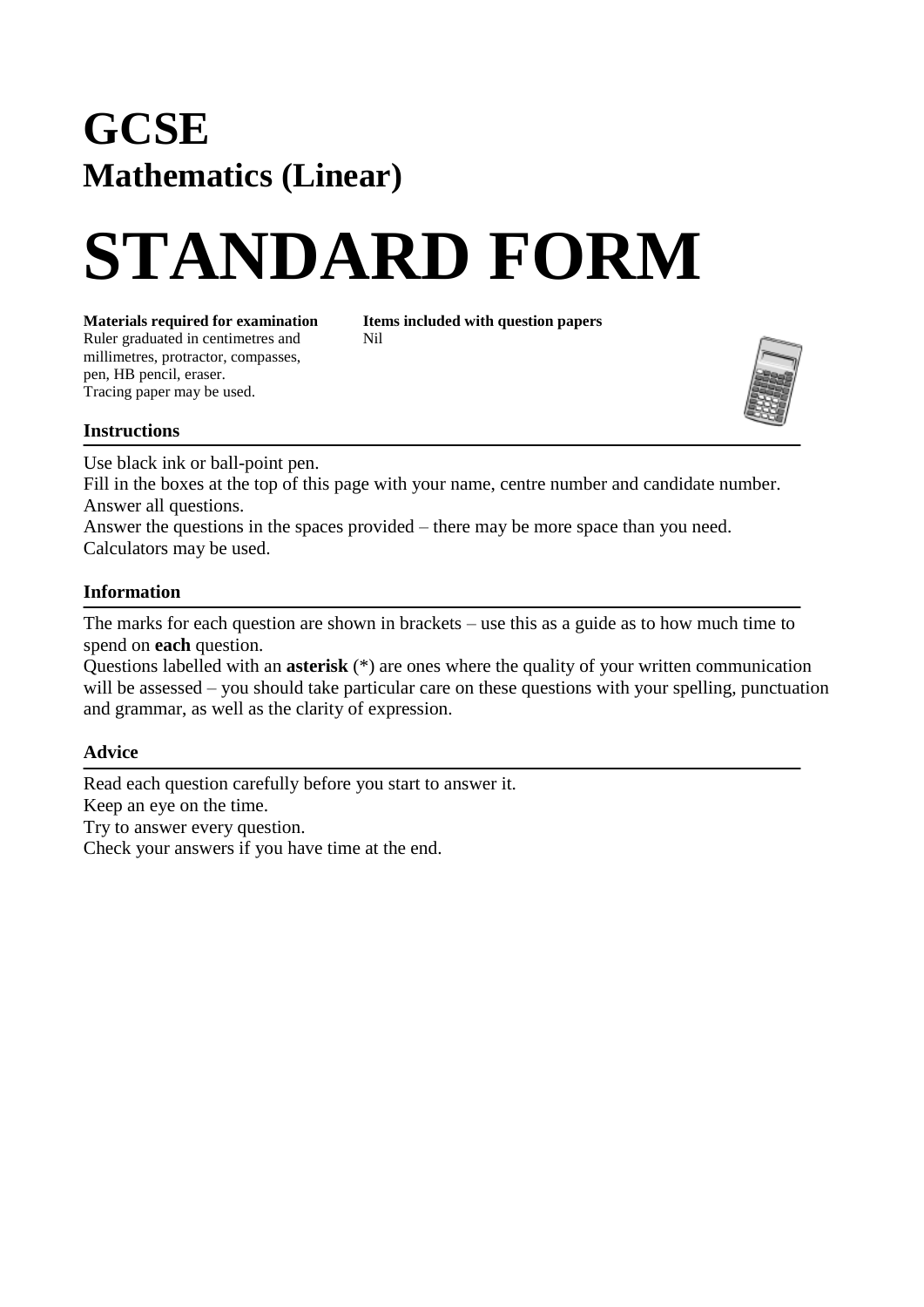| 1. | (a) Write the number 0.00037 in standard form.                                                      | (1)              |
|----|-----------------------------------------------------------------------------------------------------|------------------|
|    | (b) Write $8.25 \times 103$ as an ordinary number.                                                  | (1)              |
|    | (c) Work out $(2.1 \times 10^8) \times (6 \times 10^{-5})$ .<br>Write your answer in standard form. |                  |
|    |                                                                                                     | (2)<br>(4 marks) |

**2.** (a) Write  $6.43 \times 10^5$  as an ordinary number.

..................................... **(1)** 

(b) Work out the value of  $2 \times 10^7 \times 8 \times 10^{-12}$ Give your answer in standard form.

> ..................................... **(2) (3 marks)**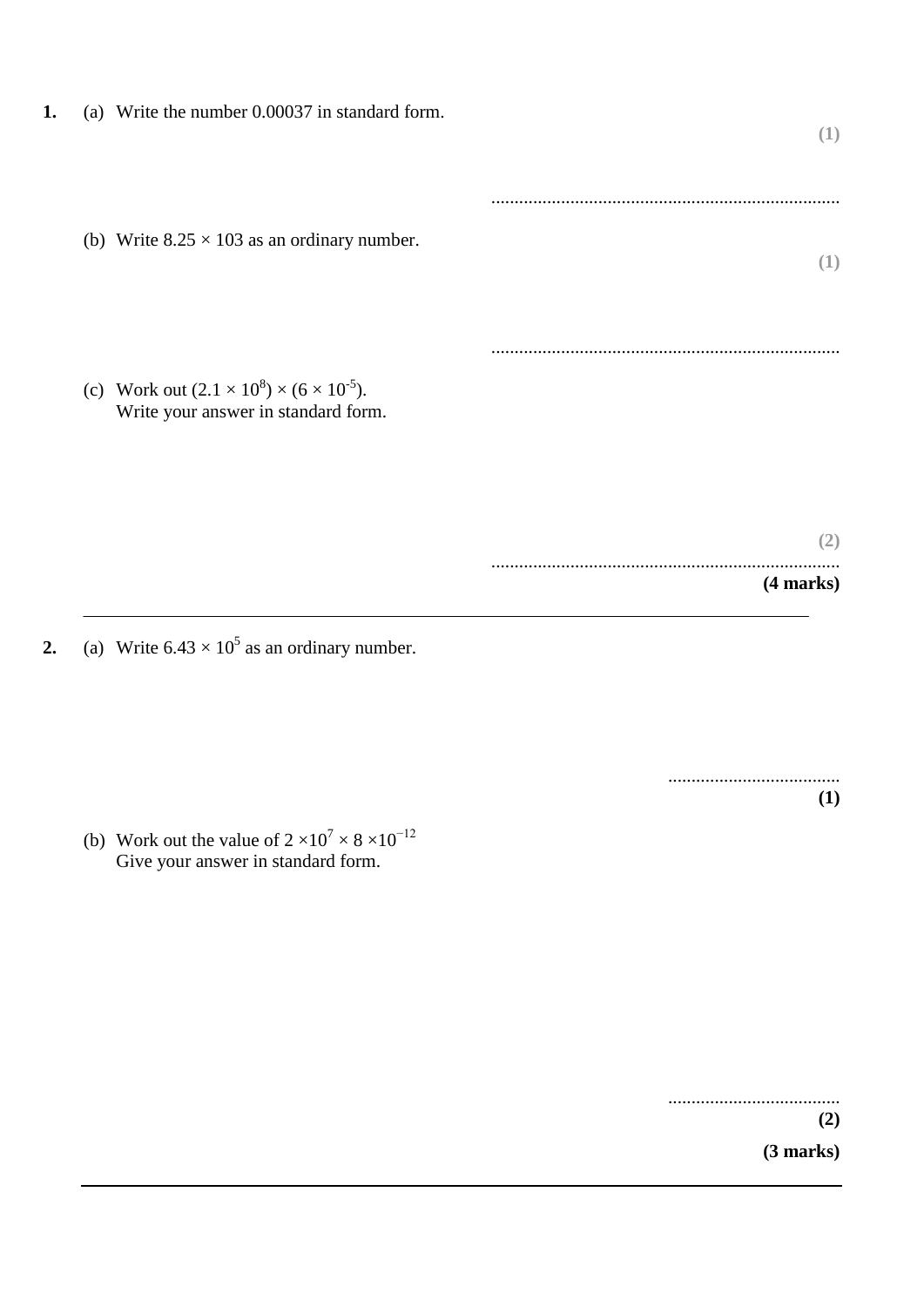- **3.** (a) Write down the value of  $10^0$ 
	- (b) Write  $6.7 \times 10^{-5}$  as an ordinary number.

(c) Work out the value of  $(3 \times 10^7) \times (9 \times 10^6)$ Give your answer in standard form.

> .......................................................................... **(2)**

- **4.** (a) Write  $8.2 \times 10^5$  as an ordinary number.
	- (b) Write 0.000 376 in standard form.
	- (c) Work out the value of  $(2.3 \times 10^{12}) \div (4.6 \times 10^3)$ Give your answer in standard form.

**\_\_\_\_\_\_\_\_\_\_\_\_\_\_\_\_\_\_\_\_\_\_\_\_\_\_\_\_\_\_\_\_\_\_\_\_\_\_\_\_\_\_\_\_\_\_\_\_\_\_\_\_\_\_\_\_\_\_\_\_\_\_\_\_\_\_\_\_\_\_\_\_\_\_\_\_\_\_**

.................................................................... **(2)**

**(4 marks)**

**(4 marks)**

..............................................

..........................................................................

**(1)**

**(1)**

.................................................................... **(1)**

.................................................................... **(1)**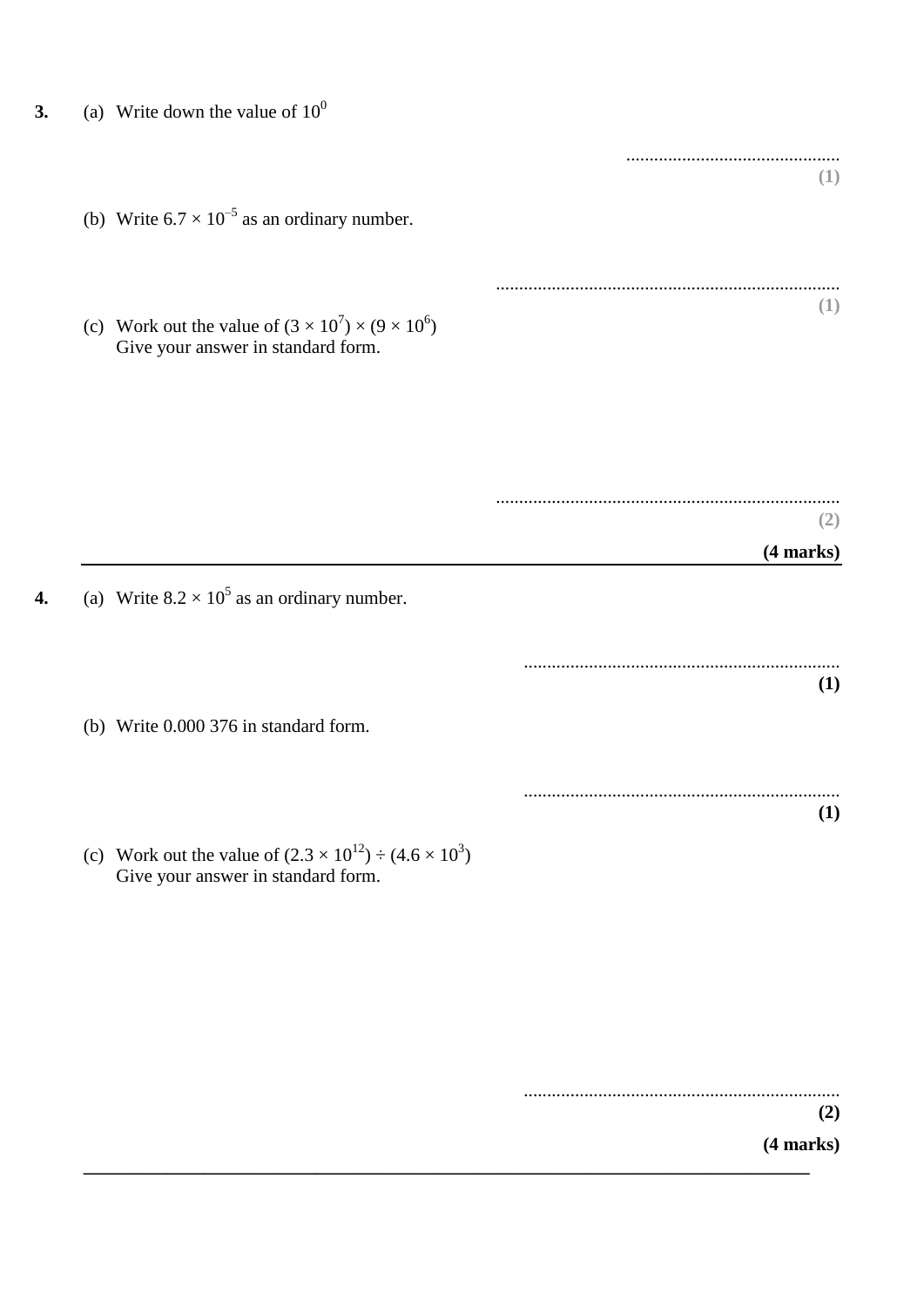- **5.** A floppy disk can store 1 440 000 bytes of data.
	- (a) Write the number 1 440 000 in standard form.

…………………………………… **(1)**

A hard disk can store 2.4  $\times$  10<sup>9</sup> bytes of data.

(b) Calculate the number of floppy disks needed to store the 2.4  $\times$  10<sup>9</sup> bytes of data.

…………………………………… **(3) (4 marks)** \_\_\_\_\_\_\_\_\_\_\_\_\_\_\_\_\_\_\_\_\_\_\_\_\_\_\_\_\_\_\_\_\_\_\_\_\_\_\_\_\_\_\_\_\_\_\_\_\_\_\_\_\_\_\_\_\_\_\_\_\_\_\_\_\_\_\_\_\_\_\_\_\_\_\_\_\_\_

**6.** (a) (i) Write 40 000 000 in standard form.

(ii) Write 3 x  $10^{-5}$  as an ordinary number.

...................................

**(2)**

...................................

(b) Work out the value of

 $3 \times 10^{-5} \times 40\,000\,000$ 

Give your answer in standard form.

................................... **(2) (4 marks)** \_\_\_\_\_\_\_\_\_\_\_\_\_\_\_\_\_\_\_\_\_\_\_\_\_\_\_\_\_\_\_\_\_\_\_\_\_\_\_\_\_\_\_\_\_\_\_\_\_\_\_\_\_\_\_\_\_\_\_\_\_\_\_\_\_\_\_\_\_\_\_\_\_\_\_\_\_\_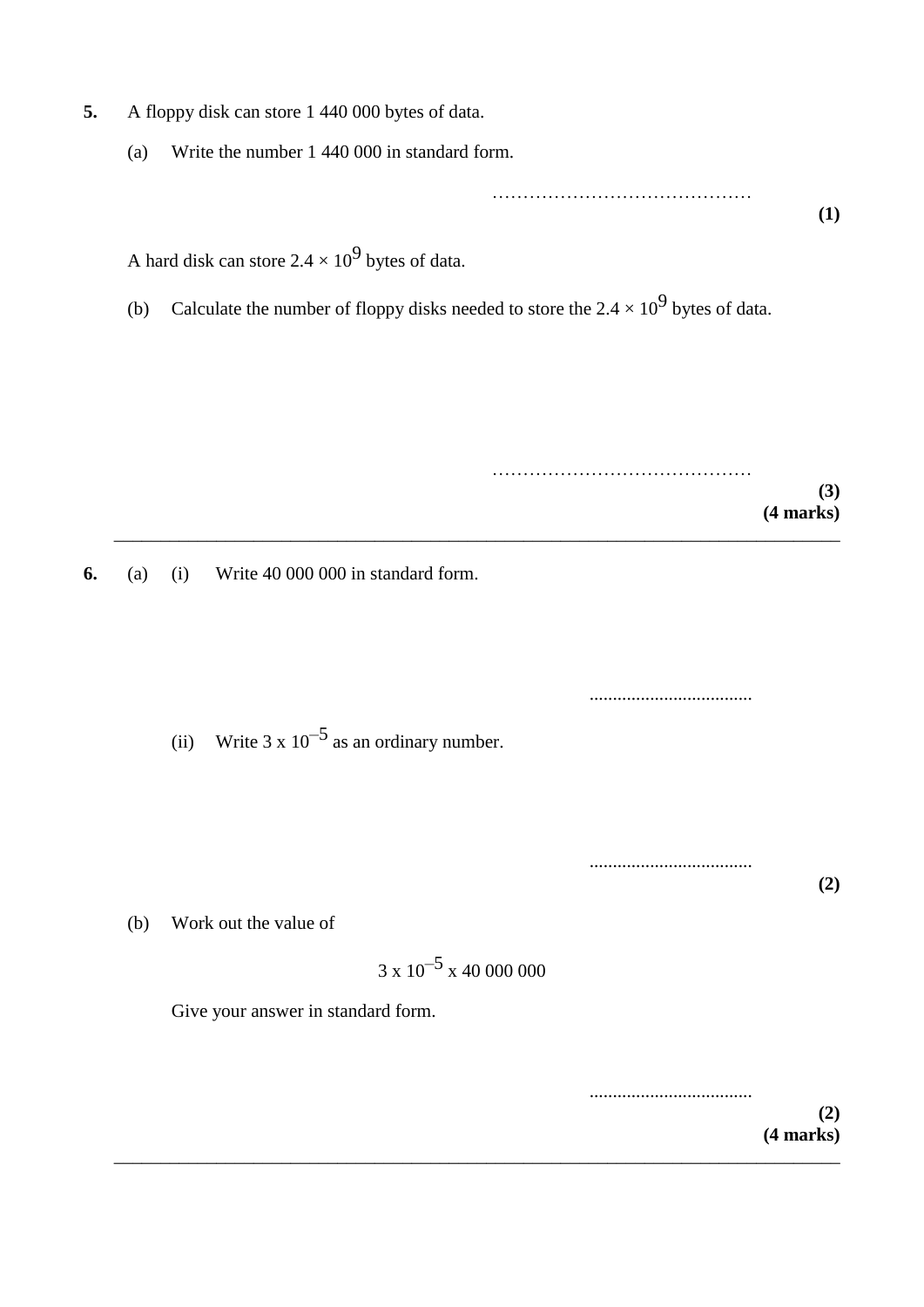|                  | Write the number 40 000 000 in standard form.                           | (a) | 7. |
|------------------|-------------------------------------------------------------------------|-----|----|
| (1)              |                                                                         |     |    |
|                  | Write $1.4 \times 10^{-5}$ as an ordinary number.                       | (b) |    |
| (1)              |                                                                         |     |    |
|                  | Work out                                                                | (c) |    |
|                  | $(5 \times 10^4) \times (6 \times 10^9)$                                |     |    |
|                  | Give your answer in standard form.                                      |     |    |
|                  |                                                                         |     |    |
| (2)<br>(4 marks) |                                                                         |     |    |
|                  | Write $6.4 \times 10^4$ as an ordinary number.                          | (a) | 8. |
| (1)              |                                                                         |     |    |
|                  | Write 0.0039 in standard form.                                          | (b) |    |
|                  |                                                                         |     |    |
| (1)              | Write $0.25 \times 10^7$ in standard form.                              | (c) |    |
|                  |                                                                         |     |    |
| (1)              |                                                                         |     |    |
|                  | Work out $(3.2 \times 10^5) \times (4.5 \times 10^4)$ in standard form. | (d) |    |
|                  |                                                                         |     |    |
| (2)              |                                                                         |     |    |
| $(5$ marks $)$   |                                                                         |     |    |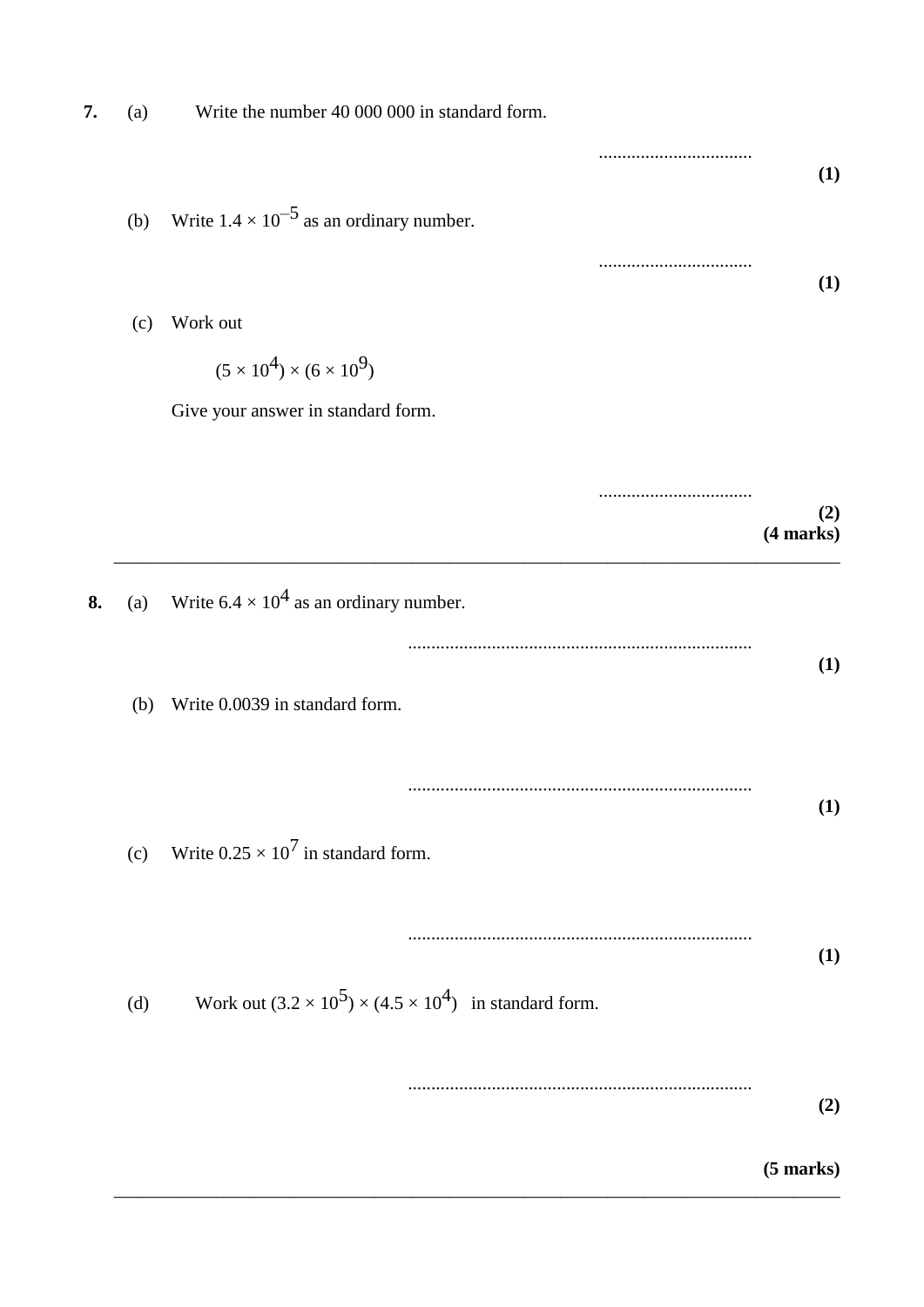- **9.** (a) (i) Write 7900 in standard form.
	- (ii) Write 0. 00035 in standard form.

(b) Work out  $\frac{4 \times 10}{8 \times 10^{-5}}$ 3  $8 \times 10$  $4 \times 10$  $\times$  $\times$ 

Give your answer in standard form.

..................................... **(2) (4 marks)** \_\_\_\_\_\_\_\_\_\_\_\_\_\_\_\_\_\_\_\_\_\_\_\_\_\_\_\_\_\_\_\_\_\_\_\_\_\_\_\_\_\_\_\_\_\_\_\_\_\_\_\_\_\_\_\_\_\_\_\_\_\_\_\_\_\_\_\_\_\_\_\_\_\_\_\_\_\_

\_\_\_\_\_\_\_\_\_\_\_\_\_\_\_\_\_\_\_\_\_\_\_\_\_\_\_\_\_\_\_\_\_\_\_\_\_\_\_\_\_\_\_\_\_\_\_\_\_\_\_\_\_\_\_\_\_\_\_\_\_\_\_\_\_\_\_\_\_\_\_\_\_\_\_\_\_\_

**10.** (a) Write 30 000 000 in standard form.

......................................................... **(1)**

.....................................

.....................................

**(2)**

(b) Write  $2 \times 10^{-3}$  as an ordinary number.

......................................................... **(1) (2 marks)** \_\_\_\_\_\_\_\_\_\_\_\_\_\_\_\_\_\_\_\_\_\_\_\_\_\_\_\_\_\_\_\_\_\_\_\_\_\_\_\_\_\_\_\_\_\_\_\_\_\_\_\_\_\_\_\_\_\_\_\_\_\_\_\_\_\_\_\_\_\_\_\_\_\_\_\_\_\_

**11.** (a) Write  $5.7 \times 10^{-4}$  as an ordinary number.

......................................... **(1)** (b) Work out the value of  $(7 \times 10^4) \times (3 \times 10^5)$ 

Give your answer in standard form.

......................................... **(2) (3 marks)**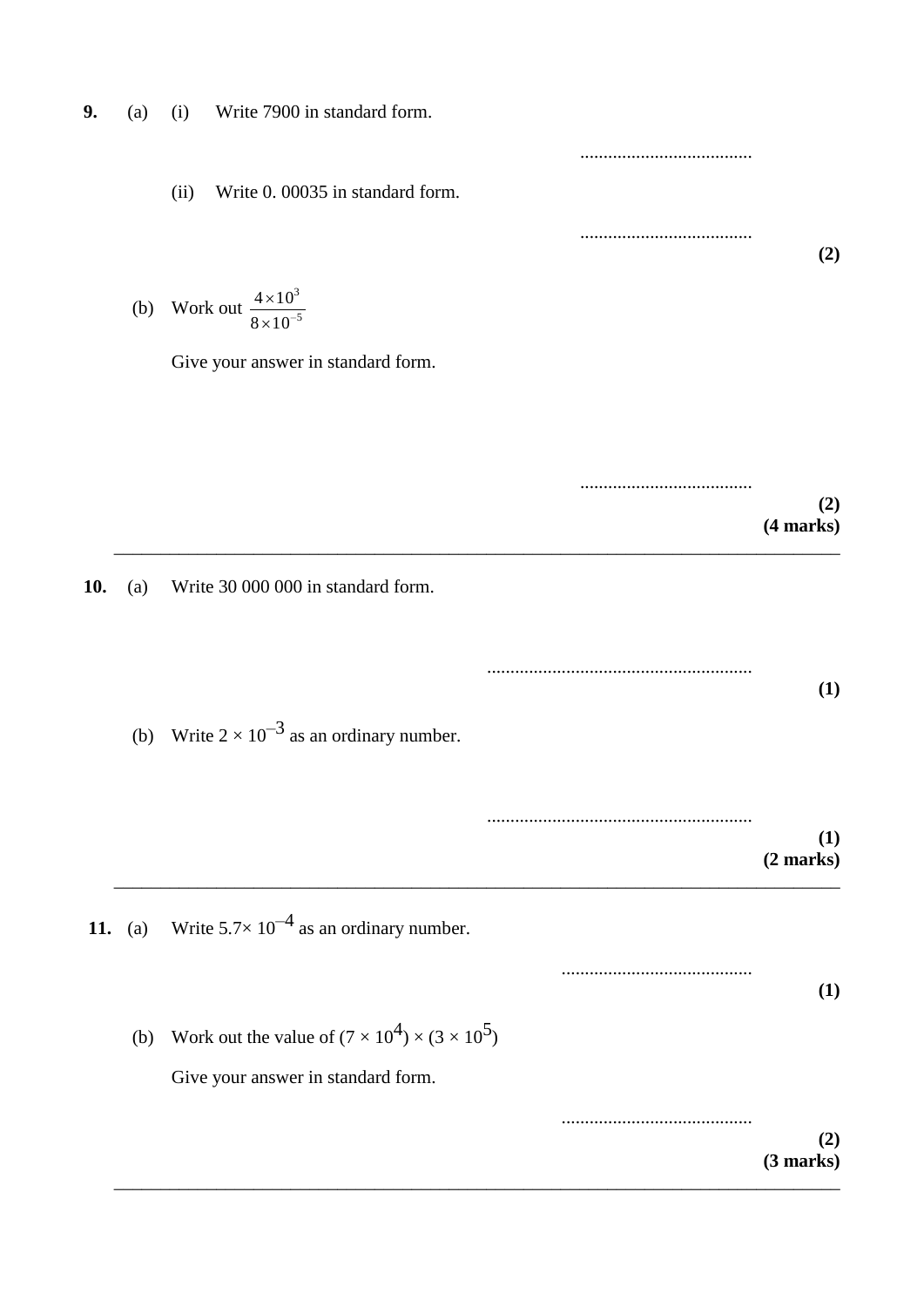**12.** Write the following numbers in order of size. Start with the smallest number.

```
0.038 \times 10^2 3800 \times 10^{-4}380 0.38 \times 10^{-1}
```
............................................................................................................................................................

\_\_\_\_\_\_\_\_\_\_\_\_\_\_\_\_\_\_\_\_\_\_\_\_\_\_\_\_\_\_\_\_\_\_\_\_\_\_\_\_\_\_\_\_\_\_\_\_\_\_\_\_\_\_\_\_\_\_\_\_\_\_\_\_\_\_\_\_\_\_\_\_\_\_\_\_\_\_

**(2 marks)**

**\_\_\_\_\_\_\_\_\_\_\_\_\_\_\_\_\_\_\_\_\_\_\_\_\_\_\_\_\_\_\_\_\_\_\_\_\_\_\_\_\_\_\_\_\_\_\_\_\_\_\_\_\_\_\_\_\_\_\_\_\_\_\_\_\_\_\_\_\_\_\_\_\_\_\_\_\_\_ 13.** The time taken for light to reach Earth from the edge of the known universe is 14 000 000 000 years.

Light travels at the speed of  $9.46 \times 10^{12}$  km/year.

Work out the distance, in kilometres, from the edge of the known universe to Earth. Give your answer in standard form.

> ……………………………… km **(3 marks)**

14. The surface area of Earth is  $510\,072\,000\,\mathrm{km}^2$ . The surface area of Jupiter is  $6.21795 \times 1010$  km<sup>2</sup>.

> The surface area of Jupiter is greater than the surface area of Earth. How many times greater? Give your answer in standard form.

> > ........................................... **(3 marks)**